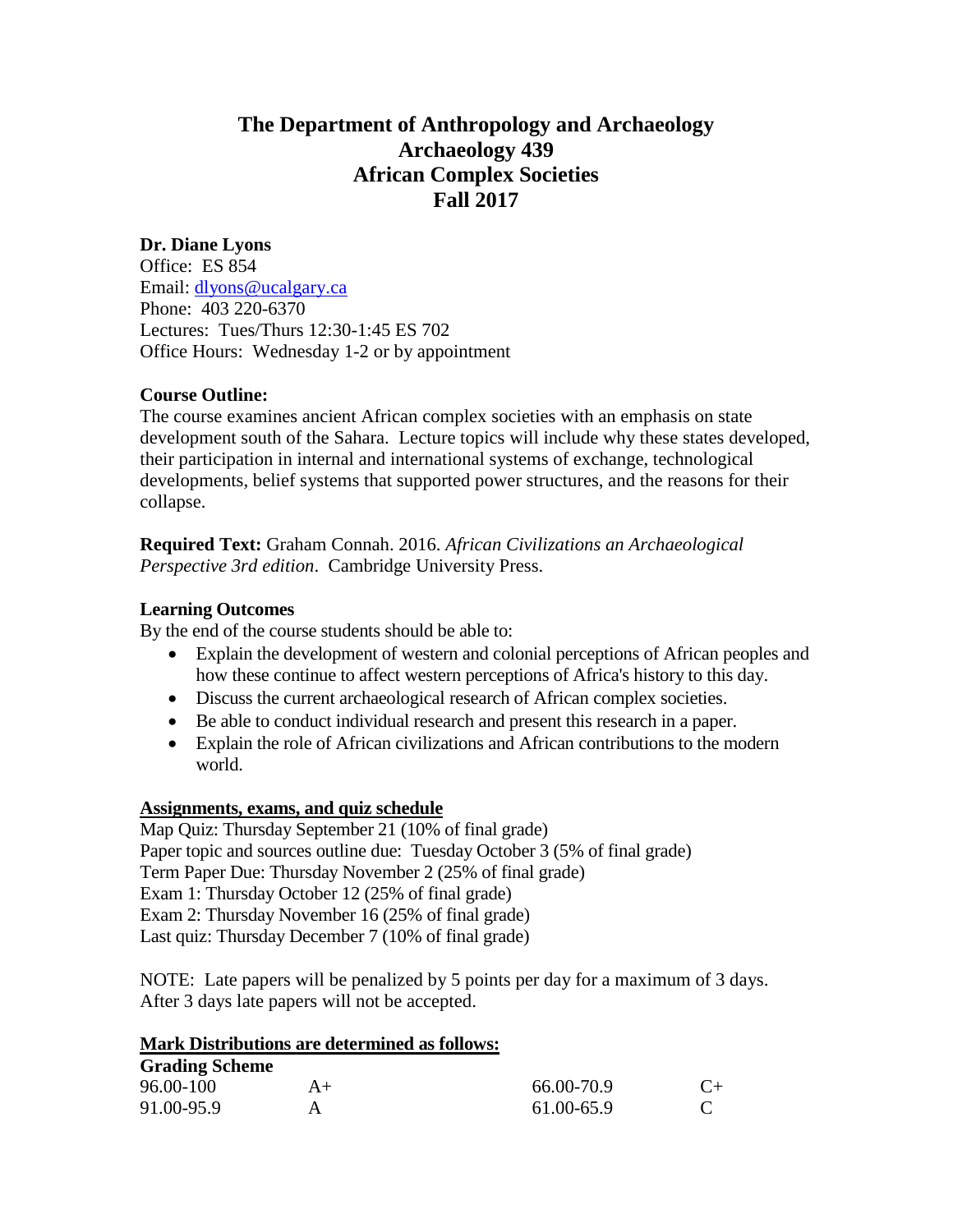| 86.00-90.9 | А-   | 56.00-60.9 | $\mathbf{C}$ |
|------------|------|------------|--------------|
| 81.00-85.9 | $B+$ | 53.00-55.9 | $D+$         |
| 76.00-80.9 | В    | 50.00-52.9 | Ð            |
| 71.00-75.9 | B-   | below 49.9 | E            |

#### **Assignments**

Students do not need to pass every course component in order to pass the course, however, students must complete all elements of the course (quizzes, exams, paper assignment) in a diligent manner in order to complete the course.

Students are responsible for their own note taking. Powerpoint notes are minimal outlines and are not a substitute for in-class note taking (I do not publish images from classroom powerpoint presentations on D2L).

Missed exams and quizzes.Students who are unable to take a scheduled exam must contact the instructor by phone, email or in person in advance of the scheduled exam if possible to make necessary arrangements for a rewrite after providing a valid reason for their absence. **Exams will be scheduled at the convenience of the instructor and as close to the scheduled exam date as possible.** 

The use of notes, computers, cell-phones and other electronic devices are **not** allowed in exams and quizzes. While students can bring beverages to an exam, do not bring crunchy and smelly lunches or snacks because they are distracting to other students. Students are not allowed to tape, video-record or photograph lectures without written permission from the instructor.

## **Section 1: Introduction**

#### **Week 1: September 12, 14**

Lecture: Course Introduction and Introduction to the Continent Background to the study of African Complex societies Reading: Chapter 1

## **Section 2: Northeast Africa: Egypt, Nubia and Ethiopia Week 2: September 19, 21**

Lecture: Historical perspective on African Complex Society continued Ancient Egypt: the Pre-dynastic Reading: Chapter 2 *Map quiz in Thursday class (10%)*

**Week 3: September 26, 28** Lecture: Ancient Egypt: Old Kingdom, Middle Kingdom

**Week 4: October 3, 5** Lecture: Ancient Egypt: Middle and New Kingdoms Ancient Nubia Reading: Chapter 4 *Term paper topic and resource outline is due by Tuesday class (5% of total grade)*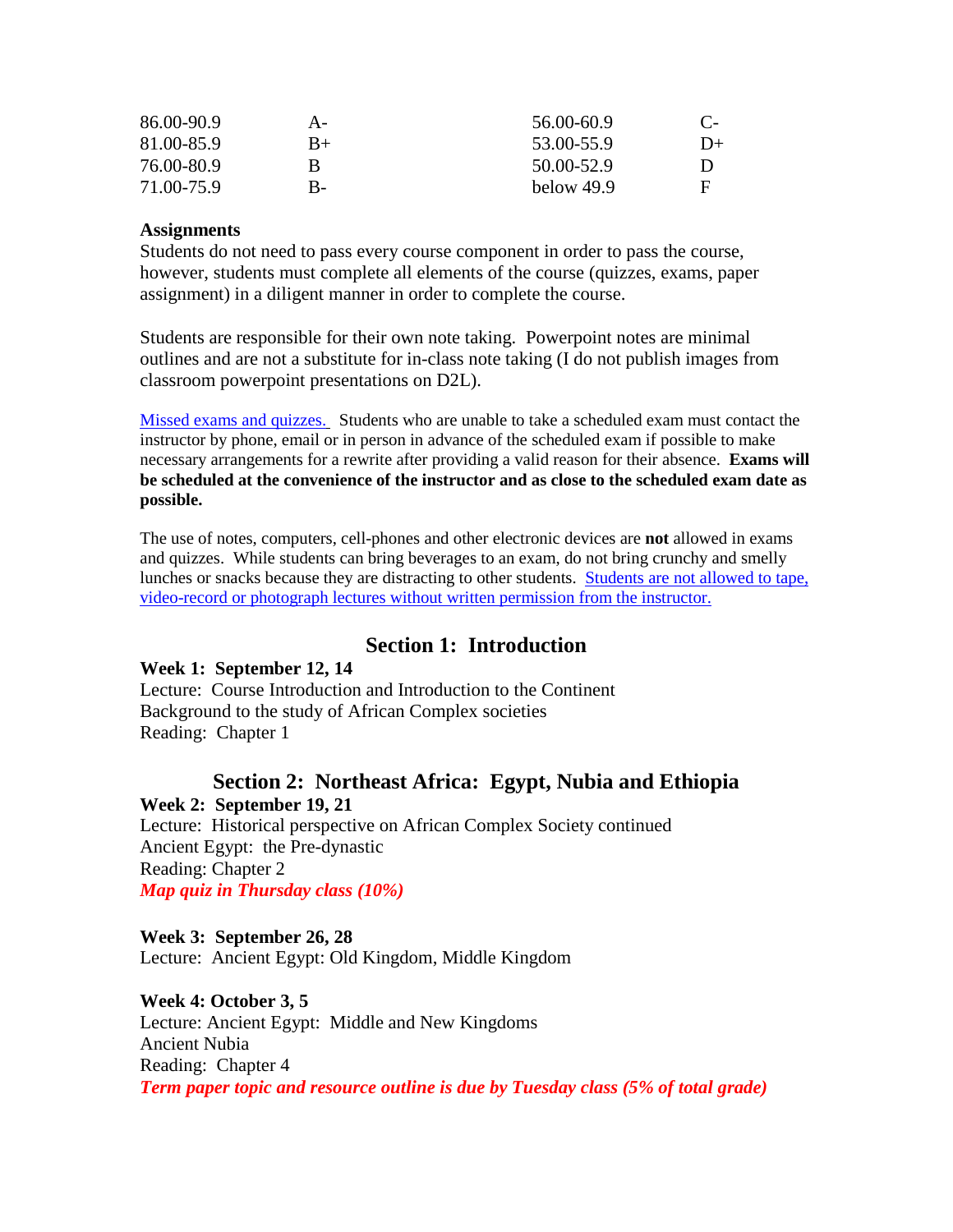**Week 5: October 10, 12**

Lecture: Ancient Nubia continued *Exam 1 on Thursday class (25%)*

#### **Week 6: October 17, 19** Lecture: Ancient Ethiopia Reading: Chapter 5

## **Section 3: North Africa, the Sahara and West Africa Week 7: October 24, 26**

Lecture: North Africa and the Sahara Savannah kingdoms and empires of West Africa Reading: Chapter 3 and 6

## **Week 8: October 31, November 2**

Lecture: Savannah kingdoms and empires of West Africa continued *Term Papers Due Thursday November 2*

**Week 9: November 7, 9** Lecture: West African Forest States; Indian Ocean networks and the Swahili Reading: Chapters 7 and 8

#### **Section 4: Eastern, Southern, and Central Africa Week 10: November 14, 16**

East Africa: Swahili continued *Exam 2 on Thursday November 16 (25%)* 

#### **Week 11: November 21, 23** Lecture: East Africa: Zambezia Reading: Chapter 9

**Week 12: November 28, 30** Lecture: Central Africa Reading: Chapter 10

## **Week 13: December 5, 7**

Lecture: South Africa Reading: Chapter 11 *Final quiz Thursday December 7 (10%)*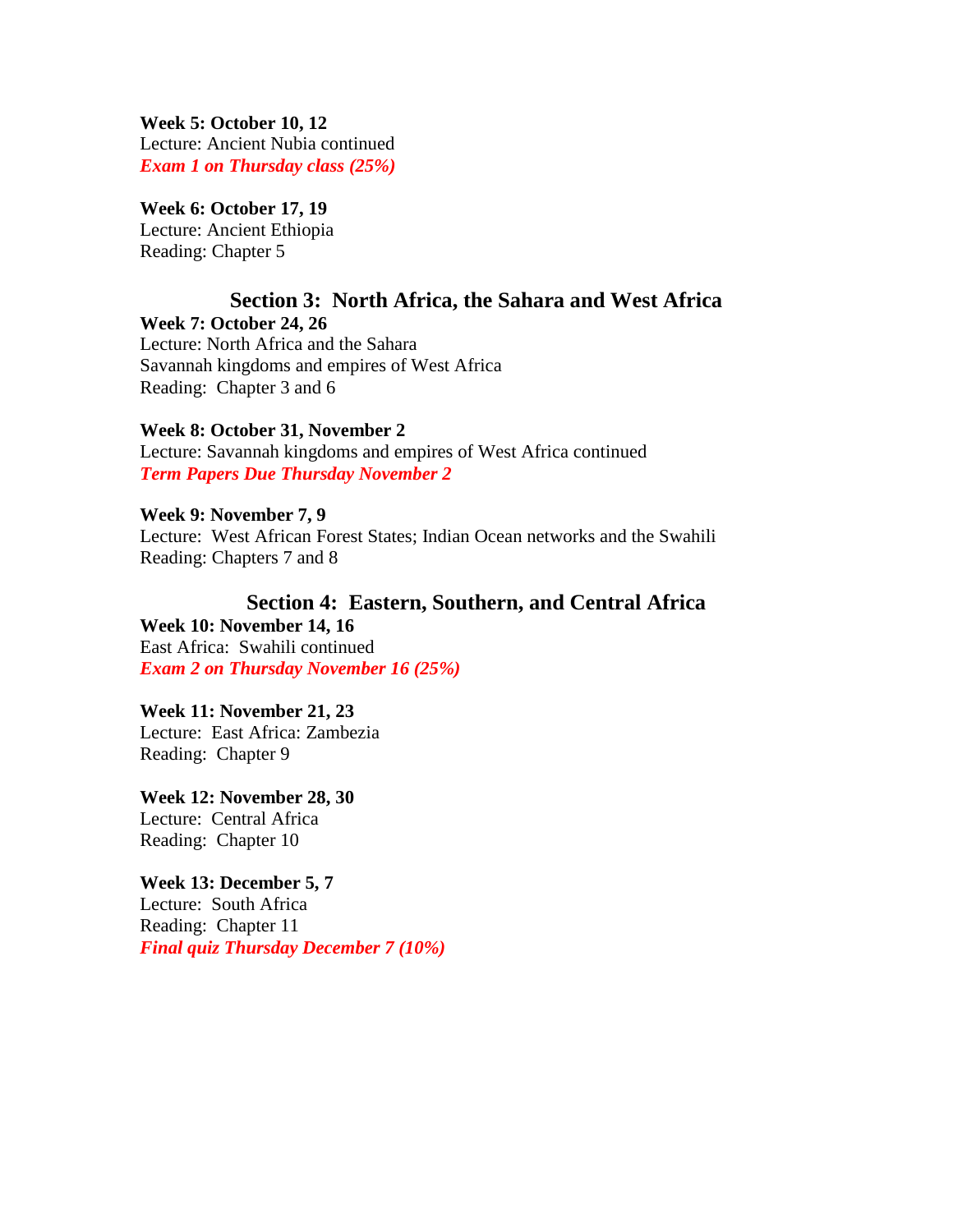## **PLAGIARISM AND CHEATING**

Plagiarism: "to steal and pass off the ideas or words of another as one's own" (Webster's). Plagiarism will not be tolerated and will automatically result in a failing grade for the submission. Any student caught plagiarizing will also be subject to additional University sanctions. Students are expected to be familiar with the Department of Anthropology and Archaeology's policy on intellectual honesty

## **DEFERRED EXAMS:**

A student who is absent from a test for legitimate reasons must discuss an alternative course of action with the instructor. The instructor at their discretion may transfer the percentage weight for the test to the final examination, if there is a final examination in the course, set another test, etc. An instructor will normally make this decision on the basis of verbal information provided by the student. In the event that an instructor feels that they cannot judge the veracity of the information provided, Students must be aware that they are responsible for payment of any charge associated with the medical assessment and documentation as this service falls outside the realm of services provided by the Provincial Health Care Plan. Deferral of the final exam requires Registrar approval.

## **ACADEMIC ACCOMMODATIONS**

#### <http://www.ucalgary.ca/access/accommodations/policy>

Students needing an Accommodation because of a Disability or medical condition should communicate this need to Student Accessibility Services in accordance with the Procedure for Accommodations for Students with Disabilities Students needing an Accommodation based on a Protected Ground other than Disability, should communicate this need, preferably in writing, to the instructor of this course.

## **ACADEMIC INTEGRITY**

Academic integrity is essential to the pursuit of learning and scholarship in a university, and to ensuring that a degree from the University of Calgary is a strong signal of each student's individual academic achievements. As a result, the University treats cases of cheating and plagiarism very seriously. Non-academic integrity also constitutes an important component of this program.

For detailed information on what constitutes academic and non-academic misconduct, please refer to the following link: [http://www.ucalgary.ca/pubs/calendar/current/k-2-](http://www.ucalgary.ca/pubs/calendar/current/k-2-1.html) [1.html](http://www.ucalgary.ca/pubs/calendar/current/k-2-1.html)

All suspected cases of academic and non-academic misconduct will be investigated following procedures outlined in the University Calendar. If you have questions or concerns about what constitutes appropriate academic behavior or appropriate research and citation methods, you are expected to seek out additional information on academic integrity from your instructor or from other institutional resources.

Where there is a criminal act involved in plagiarism, cheating or other academic misconduct, e.g., theft (taking another student's paper from their possession, or from the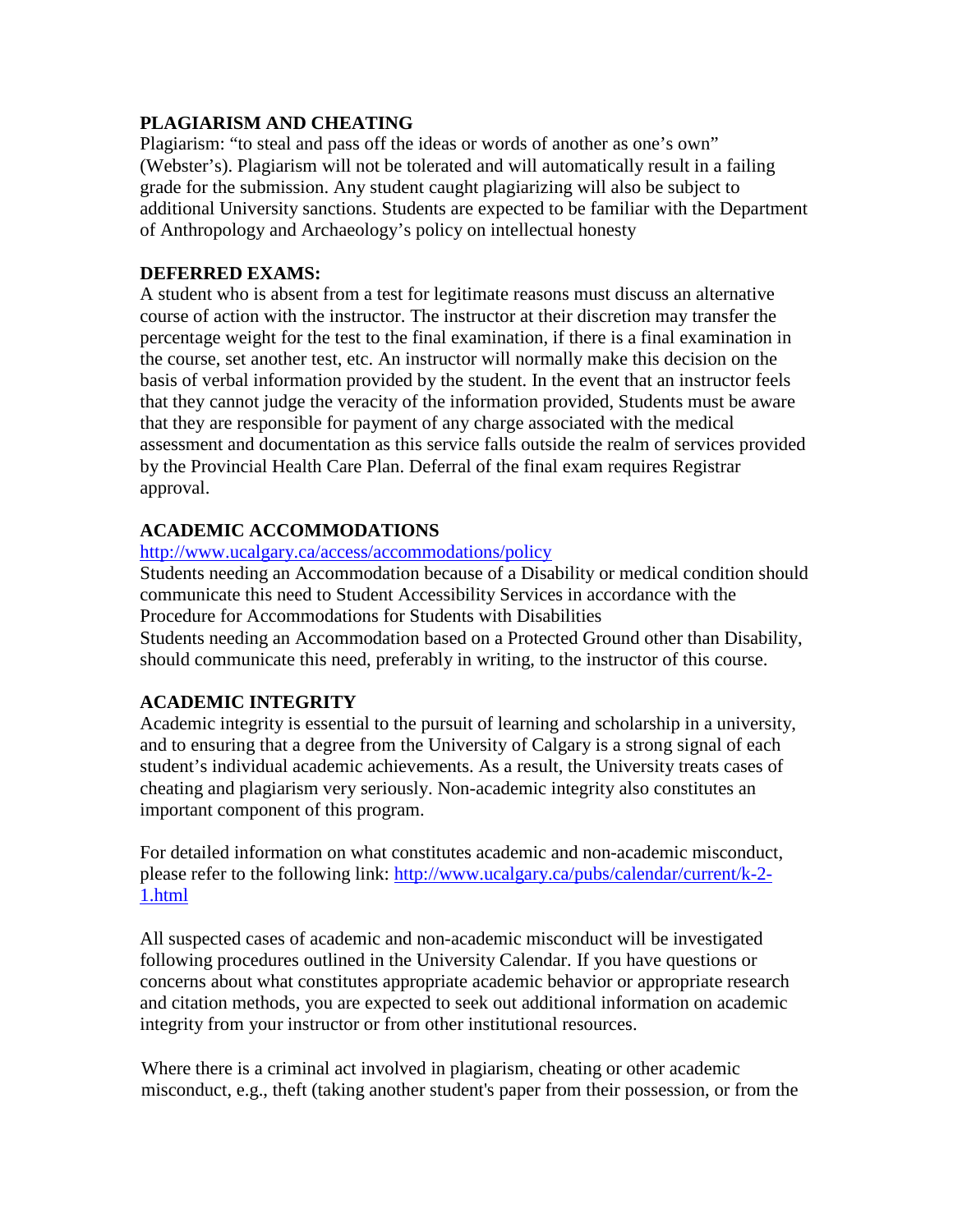possession of a faculty member without permission), breaking and entering (forcibly entering an office to gain access to papers, grades or records), forgery, personation and conspiracy (impersonating another student by agreement and writing their paper) and other such offences under the Criminal Code of Canada, the University may take legal advice on the appropriate response and, where appropriate, refer the matter to the police, in addition to or in substitution for any action taken under these regulations by the University

#### **TEACHING EVALUATIONS / USRIS (Universal Student Ratings of Instruction)**

At the University of Calgary, feedback provided by students through the Universal Student Ratings of Instruction (USRI) survey provides valuable information to help with evaluating instruction, enhancing learning and teaching, and selecting courses. **Your responses make a difference, please participate!** Website: http://www.ucalgary.ca/usri/

#### **Writing Across the Curriculum**

Writing skills are not exclusive to English courses and, in fact, should cross all disciplines. The University supports the belief that throughout their University careers, students should be taught how to write well so that when they graduate their writing abilities will be far above the minimal standards required at entrance. Consistent with this belief, students are expected to do a substantial amount of writing in their University courses and, where appropriate, members of faculty can and should use writing and the grading thereof as a factor in the evaluation of student work. The services provided by the Writing Support, part of the Student Success Centre, can be utilized by all undergraduate and graduate students who feel they require further assistance

**Emergency Evacuation Assembly Points**: In the event of an emergency that requires evacuation, please refer to the following link to become familiar with the assembly points for the class:<http://www.ucalgary.ca/emergencyplan/assemblypoints>

#### **Freedom of Information and Protection of Privacy Act: Freedom of Information and Protection of Privacy Act**

The University of Calgary is committed to protecting the privacy of individuals who work and study at the University or who otherwise interact with the University in accordance with the standards set out in the Freedom of Information and Protection of Privacy Act. Please refer to the following link for detailed information: <http://www.ucalgary.ca/legalservices/foip>

The Department of Anthropology and Archaeology's FOIP (Freedom of Information and Privacy) policy requires all reports/examinations to be returned to students during class time or the instructor's office hours. Any term work not picked up will be placed in the Anthropology and Archaeology Office (ES620) for distribution. Any student not wishing to have their work placed in the office must make alternative arrangements with the course instructor early in the term.

**Safewalk Information:** Campus Security, in partnership with the Students' Union, provides the Safewalk service, 24 hours a day to any location on Campus including the